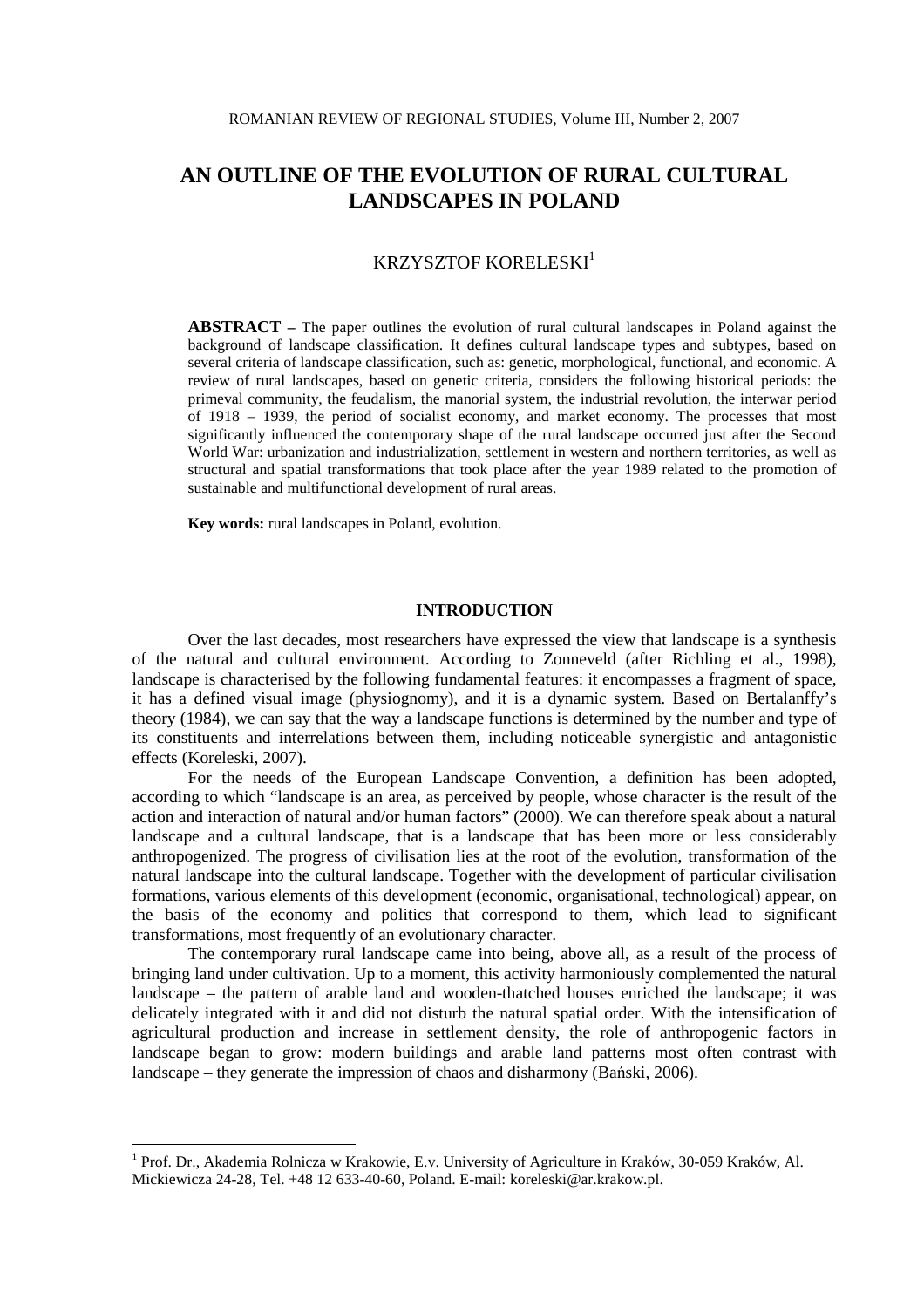#### KRZYSZTOF KORELESKI

 The aim of this paper is to outline the evolution of rural cultural landscapes in Poland, against the background of landscape classification. The outline shall be based on specialist literature and personal deliberations using the method of logical and descriptive analysis.

# **1. THE BASIC CRITERIA OF RURAL LANDSCAPE CLASSIFICATION**

The classification of rural cultural landscapes is based on various criteria and approaches. Kostrowicki (1975) distinguishes four approaches to rural landscape, in which agriculture is the leading function: ecological, geographical, technological-economic, and planning-spatial. In the ecological approach, landscape is treated as a complex of rural ecosystems, wastelands, and rural building patterns. In the geographical approach, rural landscape is a spatial system of natural and social-economic elements. According to the technological-economic approach, landscape is related to the dominating type of human activity, while in the planning-spatial approach to the method of space use and its suitability. Rural landscapes are classified with respect to their genesis, morphology, and economic functions (Cymerman et al., 1992).

As far as **genetic** criteria are concerned, we can distinguish a series of historical periods from the primeval community until now, during which, visible changes in rural landscape have occurred.

 Regarding landscape **morphology** (relief), three physiognomic landscape types are most often distinguished in Poland: lowland landscapes (subtypes: river valleys, seacoasts, river deltas, marshes, outwash and moraine landscapes etc.), upland landscapes (subtypes: loessial landscapes, landscapes developed on carbonate rocks, landscapes on silicate rocks) and mountainous landscapes (subtypes: the landscape of mountain valleys and basins, mountain slopes, ridges and peaks).

With respect to landscape **functions**, the following landscape types are most often distinguished: the agricultural landscape (subtypes distinguished on the basis of methods of land use: for cereal crops, orchards, fodder plants etc., and on the basis of field systems: the open-field system, the patchwork field system, the fief field system etc.), the forest landscape (subtypes: coniferous, deciduous, mixed), the tourist-recreational landscape (subtypes connected with: agro-tourism, rural tourism), the industrial, service, and communication landscape. The combination of the agricultural function with other economic landscape functions is the most frequent functional type of rural landscapes in Poland.

# **2. THE EVOLUTION OF RURAL CULTURAL LANDSCAPES**

The review of rural landscape transformations in Poland will be mainly carried out according to the genetic criteria (Cymerman et al., 1992, Bański, 2006).

At the age of the **primeval community,** man started to change the primeval character of the landscape. Tribes subsisted on hunting and gathering. Those who founded permanent settlements started to cultivate land. Burnt forests were taken over by settlements and arable lands. Besides primitive farming methods characteristic for the Neolithic period, agriculture based on plough starts to develop, especially in river valleys and wetlands.

Earlier settlement subsisting on potatoes is gradually supplanted by bigger settlements with multifamily buildings (Biskupin); base-camp settlement types start to appear (such as Lasek near Lubań in the region of Greater Poland – Polish: Wielkopolska), as well as huge burial mound structures (e.g. in the Kuyavia region – Polish: Kujawy), finally defensive settlements in the vicinity of Krakow, Kalisz, Wrocław, and Poznań. Moreover, first flint mines are developing as well as weaving, pottery, carpentry, or leather, bone and horn processing.

The **feudal period** was marked mainly with transformations in land ownership patterns. The following social classes developed: large landowners and peasants who worked their land. The former community land cultivation was substituted by family farming. The development of agriculture was also possible thanks to inventions, such as a plough or a frame harrow. A three-field system with one-third fallow appeared. It was also the period of noticeable settlement expansion (especially in the areas of forest thinnings), which influenced the development of the field patchwork. The landscape started to abound with more and more settlements founded under Polish law, until the  $12<sup>th</sup>$  century, and at the end of this century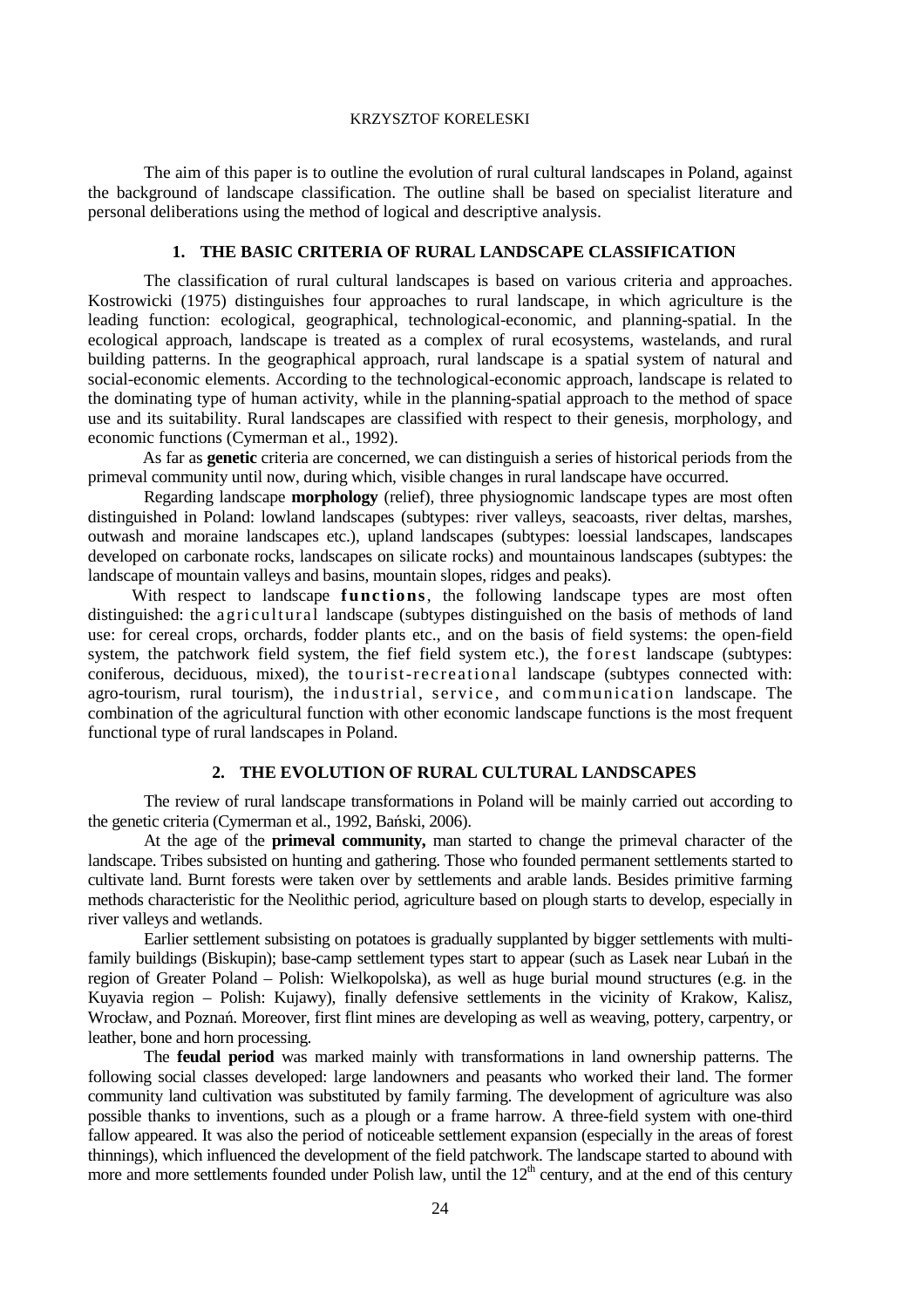#### AN OUTLINE OF THE EVOLUTION OF RURAL CULTURAL LANDSCAPES IN POLAND

settlements under German law started to appear. Villages founded under German law were characterised by an open-field system, while the areas of forest thinnings – by the fief field system.

Communication trails were also very significant in landscape. These included land routes (paved with wood in marshy areas) and water routes with their flat-bottomed barges. In addition, weirs and bridges were built. In villages, inns, lumber mills and fuller mills started to appear, while in some areas, mining and obtaining salt by evaporation of brine developed. At the turn of the  $13<sup>th</sup>$  and  $14<sup>th</sup>$  centuries, windmills appeared in the landscape of Greater Poland. Moreover, horticulture and fruit farming started to develop. Orchards were mainly filled with apple, pear, cherry, and plum trees.

With the **manorial system,** the size of individual farms decreased, while manorial estates grew bigger and bigger. At the same time, the methods of agricultural production were continually improving.

The landscape of this economic system can be characterised by three types of feudal property: great feudal landowners (one manorial estate, called folwark, including from several up to several dozen villages in the area of the Ruthenian Voivodship), middle nobility property (1 folwark consisted of 1 village – Greater Poland, Lesser Poland – Polish: Małopolska), and lesser nobility property (mainly the regions of Podlachia – Polish: Podlasie and Masovia – Polish: Mazowsze).

A plough, an iron fitted cart, a harrow, and a fork were more and more widely used; a three-field system dominated. Cattle breeding was very well developed in Greater Poland, while in mountainous areas it was sheep breeding. Numerous agricultural processing plants appeared in the landscape. Fishing and beekeeping expanded. In the Vistula's watersides, various facilities connected with crop trade, which was then floated to Gdansk, appeared.

At the turn of the  $16<sup>th</sup>$  and  $17<sup>th</sup>$  centuries, the wetlands of the Vistula Fen Country ( $\zeta$ uławy) and Kuyavia, as well as Pomerania (Pomorze), were drained, which was followed by the Dutch settlement in these areas. At the turn of the  $17<sup>th</sup>$  and  $18<sup>th</sup>$  centuries, during wars, numerous villages were damaged and a part of folwarks went bankrupt. On the one hand, land property started to be consolidated. On the other hand, differences in the size of land belonging to individual farmers appeared. Beside huge farms (the region of Pomerania), there were still quite many smaller ones, belonging to better-off peasants called kmieć (12-16 ha), and very small farms (particularly in Lesser Poland and Masovia, and the eastern part of Greater Poland). A particularly intensive field patchwork (up to several dozen plots per one farm) was visible in the regions of Masovia and Podlachia. As far as magnate estates were concerned, huge folwarks predominated; however, they did not exceed 320-340 ha.

By the end of the  $18<sup>th</sup>$  century, brick manor houses started to appear. Characteristic cottages without chimneys, called kurna chata, appeared mainly in Lesser Poland, less frequently in the central part of the country. In the regions of Greater Poland and Pomerania, the number of cottages with characteristic arcades decreased, since landowners of that time preferred to build cottages for peasants in the simplest and most economical way.

 The period of the **industrial revolution** (with Poland under partitions) linked with the process of granting freehold ownership of land to peasants significantly influenced the rural landscape. The diversification of the level of socio-economic development in Poland, divided into three parts, resulted from different levels of socio-economic development and different administrative-legal systems in Russia, Austria and Prussia. The development of industry and dynamic urbanization processes stimulated the development of commercial agriculture. The methods of land cultivation improved, yield per hectare increased (thanks to new agrotechnological measures, mineral fertilizers, new machines and tools); crop rotation was gradually introduced. As a result of the agrarian reform introduced in Prussia in 1826, peasants were granted freehold ownership of land and folwark fields were enclosed (aggregated). The poorest peasants migrated to cities, where they found employment in industry.

In the area of the Prussian partition, several characteristic landscapes can be distinguished, such as: the landscape of the Greater Poland countryside, with the domination of state property, after royal and church estates had been confiscated; the landscape of the Silesian countryside, with a large number of villages and a significant diversification in terms of agrarian structures; the rural landscape of Western Pomerania, with a strong position of Prussian landed nobility (2/3 of the total acreage); the rural landscape of Gdańsk Pomerania, with a significant share of Polish and German landowners, and the rural landscape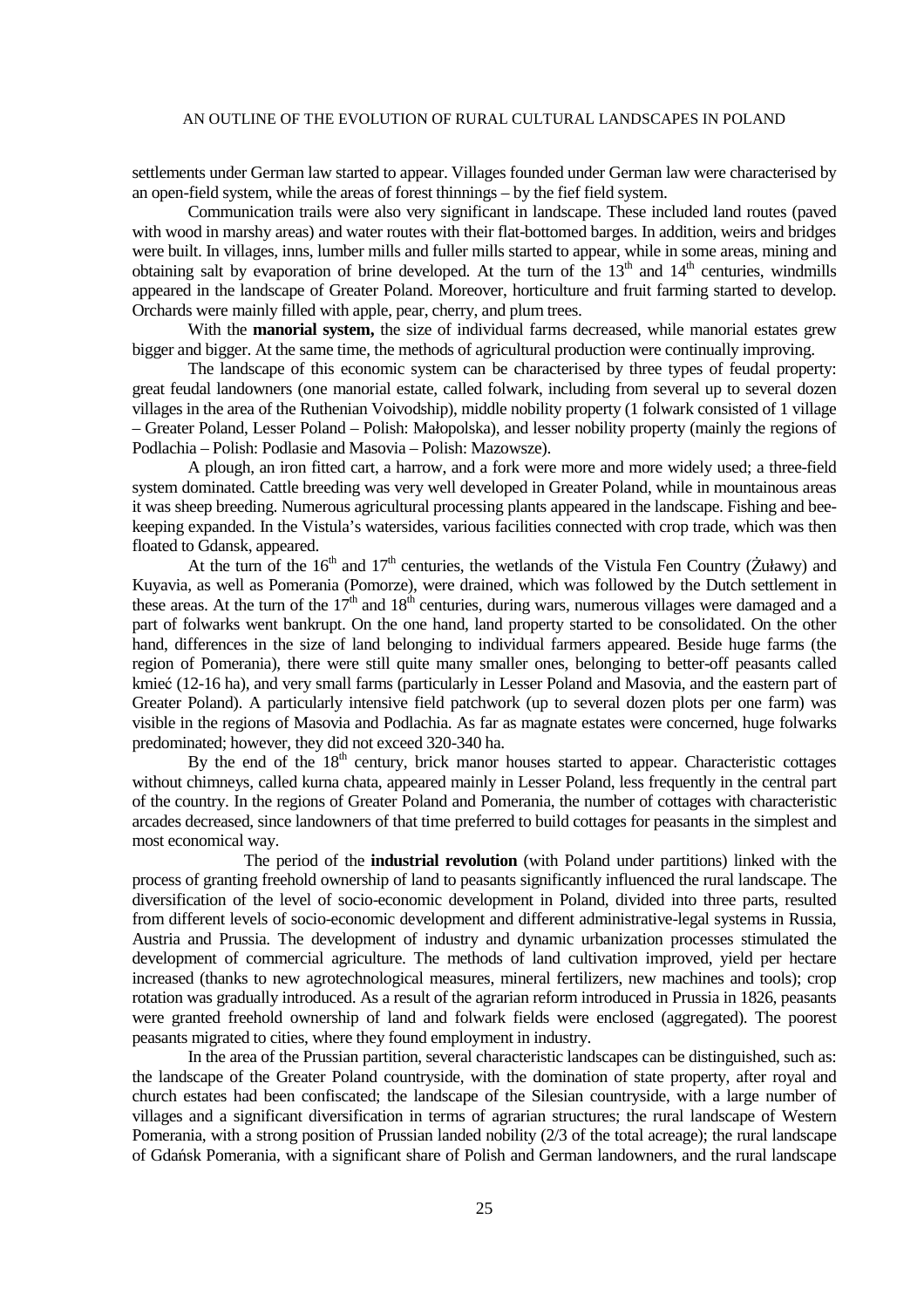#### KRZYSZTOF KORELESKI

of Mazuria and Warmia, where land ownership remained in German hands and where, on a large scale, Polish peasants were removed from their land.

In the Austrian partition (Galicia), small and middle-sized folwarks dominated, as well as small individual farms, while low prices of agricultural products did not improve the economic situation in the countryside.

In the Russian partition (the Kingdom of Poland), agriculture was the basic form of activity of the dominating part of the society. It is also where the level of technological development was the lowest, when compared to Prussia and Galicia, and the number of poor peasant farms was very high.

In terms of farm buildings, considering both folwarks and peasant cottages, insignificant changes occurred in Galicia and the Kingdom of Poland, while substantial transformations took place in the area of the Prussian partition, where more durable materials were used, the entire complex of farm buildings was surrounded by a wall and insurance against fire became obligatory. Brick buildings become more popular only in the second half of the  $19<sup>th</sup>$  century, particularly in the case of best off farms.

The scope of rural trade shrank gradually with the development of manufactories, which with time took on a character of the factory industry.

In the **interwar period of 1918-1939**, the landscape of rural areas recovered from immense war damages, which particularly affected farms, land, infrastructure, villages, and small towns. More significant transformations of the rural landscape were caused by the agricultural reform of 1920, modified in 1925. As a result of this reform, arable land was parcelled out among war-disabled persons and farm labourers. Polish settlement was carried out in the region of Volhynia. At the same time, the size of forest areas used for agricultural production diminished. After the First World War, wide polarization regarding the size of farms was visible: approximately 20% of the total number of farms constituted estates larger than 1,000 ha (Kostrowicka et al., 1984), while over 1 million farms had an area below 2 ha. For example, Greater Poland and Pomerania were dominated by farms larger than 100 ha; in the Baltic coast, fishing settlements concentrated; in the central voivodships, farms of  $0.5 - 5$  ha comprised 45% of the total number; Lesser Poland and Western Ukraine were characterised by a significant percentage of small farms.

Incredible damages, also affecting rural areas, were brought about by the Second World War. Landscape changes in the period of the **socialist economy** (1945-1989) commenced with the agricultural reform of 1944. Instead of liquidated huge land estates, state-owned farms, production cooperatives, and private farms (up to 50 ha of arable land) appeared. Western and northern territories were marked with the most significant percentage of nationalized farms. From the beginning of the 1960s, activities within the scope of meliorations, consolidations, buildings for livestock, electrification, water supply, and local road network were carried out. Moreover, objects connected with commercial activity, as well as services, appear in the landscape. In housing construction, most standard architectural projects were applied.

In the 1970s, a significant growth in the number of machines and tractors could be noted as well as an increase in cattle breeding and pig farming. Huge barns and piggeries were raised. Due to difficulties in obtaining feed from abroad (Reagan's restrictions since 1981), many of these buildings still remain unused. Nonetheless, the resource basis for the food-processing industry increased and the number of foodprocessing plants augmented. Yet, due to the intensification of agricultural production, significant negative changes occurred in the natural environment.

By the end of the 1980s, under the influence of political transformations, we could observe favourable changes in the rural landscape, particularly concerning the increasing area of private farms (gradual liquidation of unprofitable farms), progressing mechanisation, and motorization of individual farms, the developing network of service outlets. With respect to physiographic units, Polish rural landscapes can be outlined, as presented below. The entire area of the Baltic coast is dominated by compact settlement, with villages built around a central square. As a general rule, agricultural villages are small, with approx. 50 homesteads (150–300 inhabitants). Agricultural villages are usually built in such a way as to prevent fires and there are three basic elements in their typical homestead (a house, a cowshed, and a barn). Substantial part of the area is also covered by rural settlement, roads, and railway tracks, as well as wastelands (e.g. sand dunes) and marshes. There is a significant percentage of meadows and pastures among agricultural lands. The state of investment in fixed assets here is a result of the economic past and particularly the situation after the Second World War. Fixed investments exert a powerful influence on the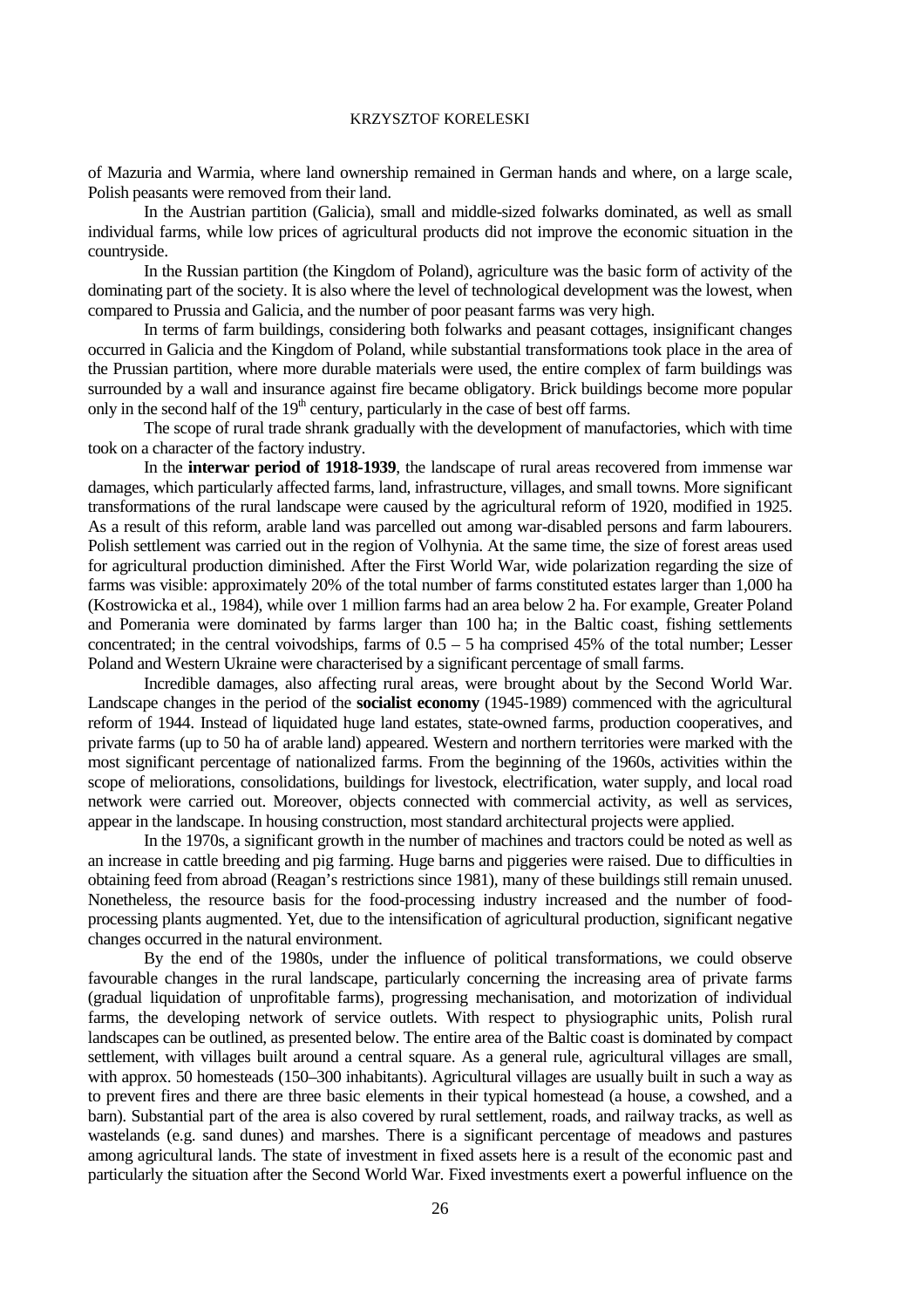#### AN OUTLINE OF THE EVOLUTION OF RURAL CULTURAL LANDSCAPES IN POLAND

landscape and decide about its anthropogenic character. In the rural landscape, buildings connected with rural settlement predominate; and as we approach towns and cities or larger industrial centres, we start to deal with suburban settlement, with the domination of villa-type buildings and service outlets. In the narrow coastal strip, where recreational-tourism settlement dominates, buildings of a holiday-type architecture predominate. Communication routes, particularly roads along the coast, roads running towards the centre of Poland and the railway network, constitute this type of investment that particularly accentuates its presence in the landscape.

Rural landscapes of the Polish lake districts (Pojezierza) are characterised by a relatively sparse settlement network and predominance of villages with a nodal building system. Structurally, within this settlement system, particular settlements, comprising a given village, are very condensed and localised along an axis with various building patterns overlaid historically. Compact villages can be found here as well as dense villages and dispersed villages. The characteristic feature of the settlement pattern is that small and medium-sized villages predominate here (between 100–500 inhabitants). As far as land use patterns are concerned, agricultural lands dominate. Other forms of land use include: forests, waters, settlement areas, including dwelling areas, areas used by industry and communication infrastructure.

As far as the area structure of individual farms is concerned, farms of more that 10 ha prevail; in the vicinity of urbanized areas, small and very small farms (0.5–2 ha) dominate. Among fixed investments, the concentration of communication lines in the valley of the Vistula is worth mentioning (railway lines, roads, gas pipelines, high-voltage transmission lines at 110 kV and 220 kV). The natural landscape is cut with four traffic routes with a latitudinal run. Transmission lines run north of Konin. An oil pipeline from Russia runs in the vicinity of Włocławek.

The rural landscape of Central Polish Lowlands (Niziny Śrokowopolskie) is dominated by compact villages, laid out along multiple axes, a single axis, or around a central square, and dense villages laid out along multiple axes or a single axis. Large and medium-sized villages with a very compact building pattern prevail. There is a high percentage of hamlets and dispersed settlements. In the western part of the region there is a significant number of small farms  $0.5 - 2$  ha; in the central part, the percentage of middlesized farms increases  $(5 - 10$  ha); while in the north-eastern part the percentage of farms above 10 ha grows. Investment in fixed assets intensifies particularly in suburban areas, that is around Wrocław, Łódź, and Warsaw. It mainly concerns the density of road and railway networks. It is also the region where two gas pipelines run from east to west. High voltage transmission lines, at 110 kV, 220 kV, 400 kV, originate in the area of Zagłębie Turoszowskie (a lignite mining region).

The concentration of fixed assets transforming the surrounding landscape is linked with Warsaw and international road and railway routes. The weakest and sparsest technical infrastructure can be encountered in the north-eastern part of the analysed area.

Polish Central Uplands (Wyżyny Środkowopolskie) are characterised by the domination of the high index of agricultural production space quality. Rural settlement types are highly diversified here. In the upland region of WyŜyna Śląsko-Małopolska, dense, dispersed, and long villages prevail. The upland region of Wyżyna Lubelska is where dense, large villages with over 100 houses concentrate. The entire landscape being described here is characterised by a relatively significant and steady settlement density. Compact villages stand out noticeably, particularly those laid out along a single axis and segmental villages. Another settlement type is visible in the upland region of Wyżyna Lubelska, where villages build along axes predominate. The percentage of dispersed villages is scarce. The region of Upper Silesia (Górny Śląsk) is characterized by high urbanization of rural settlement and the dominance of purely industrial functions. The landscape of Polish Central Uplands is noticeably diversified in terms of fixed assets. The western part is the region of very intensive technical infrastructure: mines, steelworks, high-voltage transmission lines 220 kV and 110 kV, roads, including a motorway from Silesia to Lesser Poland, railway lines, coal gas pipelines etc. In Wyżyna Lubelska, most significant changes in the landscape are brought about by communication routes. More or less parallel to the communication routes, high-voltage transmission lines run. Rural landscapes of the Sudetes and Carpathians are significantly different. In the area of the Sudete foreland and the Sudetes themselves, non-agricultural functions predominate, including industry, recreation, and partially agriculture. The region of the Carpathian foothills is dominated by